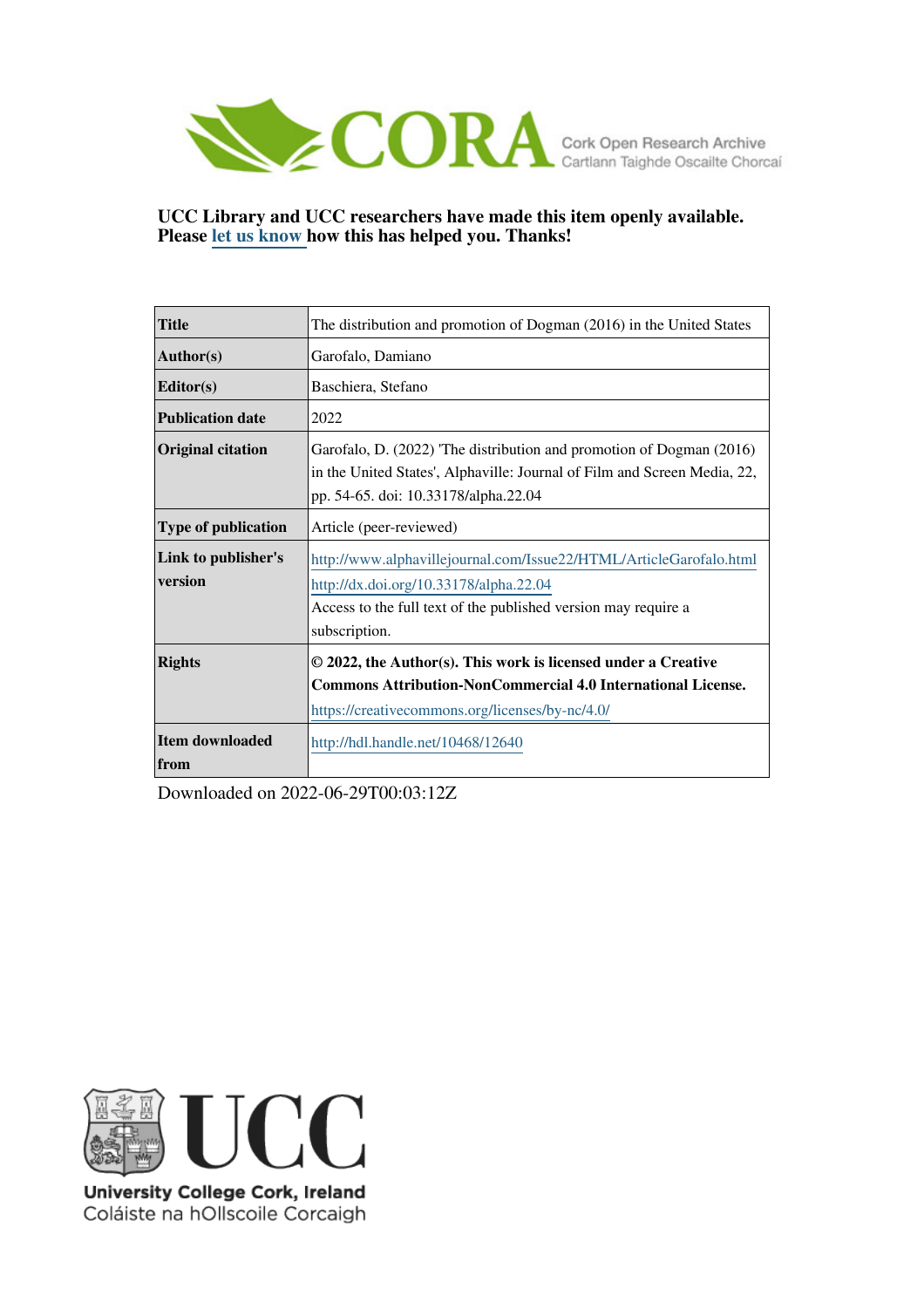

# **The Distribution and Promotion of** *Dogman* **(2016) in the United States**

## Damiano Garofalo

*Abstract: This article will analyse the distribution and promotion strategies of Matteo Garrone's* Dogman *(2018) in* the United States. It will reconstruct the singularity of this case study in a comparative perspective, considering both *the international circulation trends of European national cinemas and the distribution of contemporary Italian films* in the United States. An integrated methodology will be adopted, combining film and media industry studies, cultural studies, and the field of art and culture economics. After an analysis of the tendencies of the distribution of Italian *contemporary arthouse cinema in the United States, the specific distribution strategies adopted for* Dogman *will be considered againstthe background ofthe financing system within which the production model ofthe film is embedded.* Further, the role of Magnolia Pictures, the North American distributor of Garrone's film, will be inspected through the discussion of some interviews with professionals directly involved in the promotion and distribution of the film.

In this article, I will analyse the distribution and promotion strategies of Matteo Garrone's *Dogman* (2018) in the United States. After the premiere in competition at Cannes in 2018, the film was shown in a few international film festivals, and then theatrically distributed all over the world. It came to the US theatres in April 2019, following the paths of limited release strategies for the North American niche markets. This article will reconstruct the singularity of this case study in a comparative perspective, considering both the international circulation trends of European national cinemas and the distribution of contemporary Italian films in the United States. To achieve this, I will adopt an integrated methodology that will take into consideration film and media industry studies, cultural studies, and the economics of art and culture field. This approach aims to prove how industrial strategies intersect with the cultural repercussions of Italian cinema's circulation abroad, through a case study characterised both in terms of genre and of a strong legacy to the tradition of European arthouse cinema. As the timeframe of the research, I will take into consideration the Italian films which were produced in Italy and distributed in the United States during the last fifteen years.

The article is divided into four main sections. In the first one I will reconstruct the distribution tendencies of Italian contemporary cinema abroad, with specific references to the United States film market. I will consider the case of Garrone's films in the context of the circulation of Italian auteur cinema in the United States, taking a few other examples (such as Paolo Sorrentino and Luca Guadagnino's films) into account. In the second section, I will focus on the distribution strategies of *Dogman* in the United States by retracing the financing system within which the production model of the film is embedded and by discussing the role of Magnolia Pictures, which is one of the most important American film distributors specialised in both foreign and independent films. The third section of this article focuses on the promotion strategies adopted for the US market, with a specific reference to the poster design and the recut of a trailer for the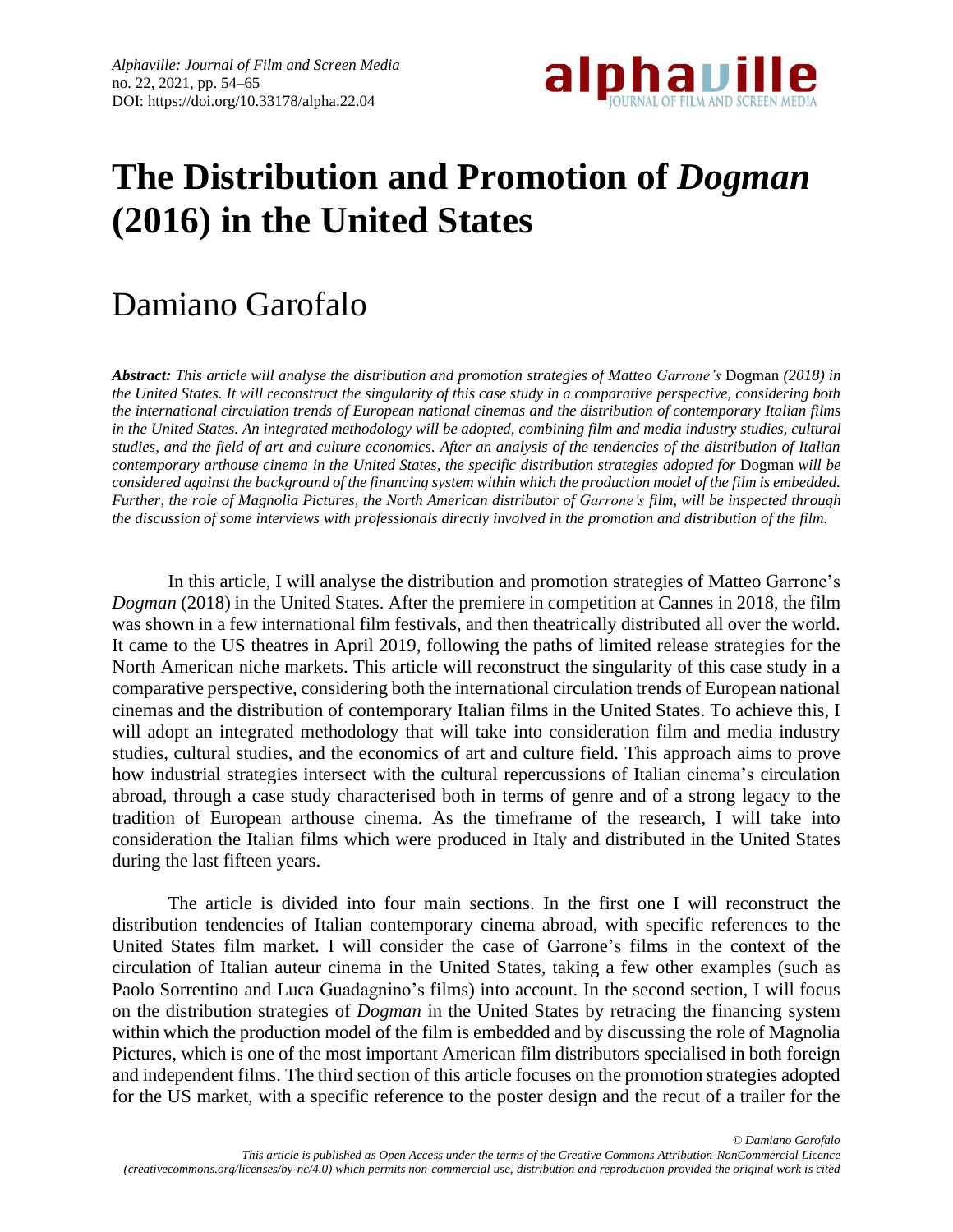North American audiences. In particular, I will analyse the Academy Awards campaign that was organised, and also the economic and political role of the Italian government in the promotion and distribution of the film in the United States. In the second and third sections, the article relies on interviews I made with professionals directly involved in the promotion and distribution process of the film, such as Neal Block, who is Head of Distribution and Marketing at Magnolia Pictures, and Ira Deutchman, the organiser of an initiative called *Cinema made in Italy*, directly supported by the Italian government. All the quantitative data present in this article come from several sources and database, such as LUMIERE (European Audiovisual Observatory), Filmitalia (Cinecittà Luce) or Box Office Mojo/IMDb Pro (Amazon Studios).

#### **Italian Cinema Abroad: The Case of Matteo Garrone**

In the last fifteen years, the Italian film industry has promoted two different trends: on the one hand, the production of a national cinema strongly targeted for the Italian market, but scarcely exportable (lowbrow); on the other hand, auteur films that produce important volumes of circulation abroad, but with little domestic success (highbrow) (O'Leary; Scaglioni). Within this complementary articulation, in the international circulation of European films we notice a clear lag of Italian cinema compared to other national cases (Holdaway and Scaglioni). Taking into consideration the volumes of circulation of European cinema in the United States over the last fifteen years, we can notice a marginality of the Italian case. In addition to a noticeable decrease of US audiences for exported Italian films, the circulation of Italian cinema in North American theatres seems to be further limited around the figures of a few authors: Luca Guadagnino, Paolo Sorrentino and Matteo Garrone. If at the beginning of the millennium European cinema (English and French, above all) was distributed in the United States around new production models that we could define as middlebrow (Higson, Concept; *Waving*), Italian cinema seems instead to have been crushed by old highbrow models. While the American arthouse circuits destined for independent cinema entered into a deep crisis between the 1980s and the 90s (Tudor), Italian cinema seemed unable to withstand the impact of the changes within the American film industry. With the definitive disappearance of these alternative spaces of circulation, and the consequent "dissolution" of independent cinema within the mainstream circuits (Perren), Italian cinema continued to produce art films loaded with stereotypes and legacies of the cinema of the past, albeit with a decreasing international appeal.

As mentioned above, the theatrical distribution of Italian cinema abroad appears limited, in recent years, to a series of particularly appreciated auteurs at an international level. Examining the data more closely, the same dynamic categorises the circulation of Italian cinema abroad in general: the most exportable products, unlike the top-ranked products of other European cinemas, often seem to be connected to the category of "auteur art cinema".<sup>1</sup> We are talking mostly about auteurs who tend towards a re-actualisation of the traditional categories of European cinema already identified by Thomas Elsaesser: the authorial and national dimension; the a priori valorisation of realism; the oppositional character to Hollywood. In the wake of these porous categories, there is a need for obvious differentiation between very diverse authors. Considering the directors most successful on the international markets in the last fifteen years, we can grasp how Luca Guadagnino's films, while referring more or less explicitly to the Italian film tradition of the past, relaunch themes and characters of that cinema in a global and transnational dimension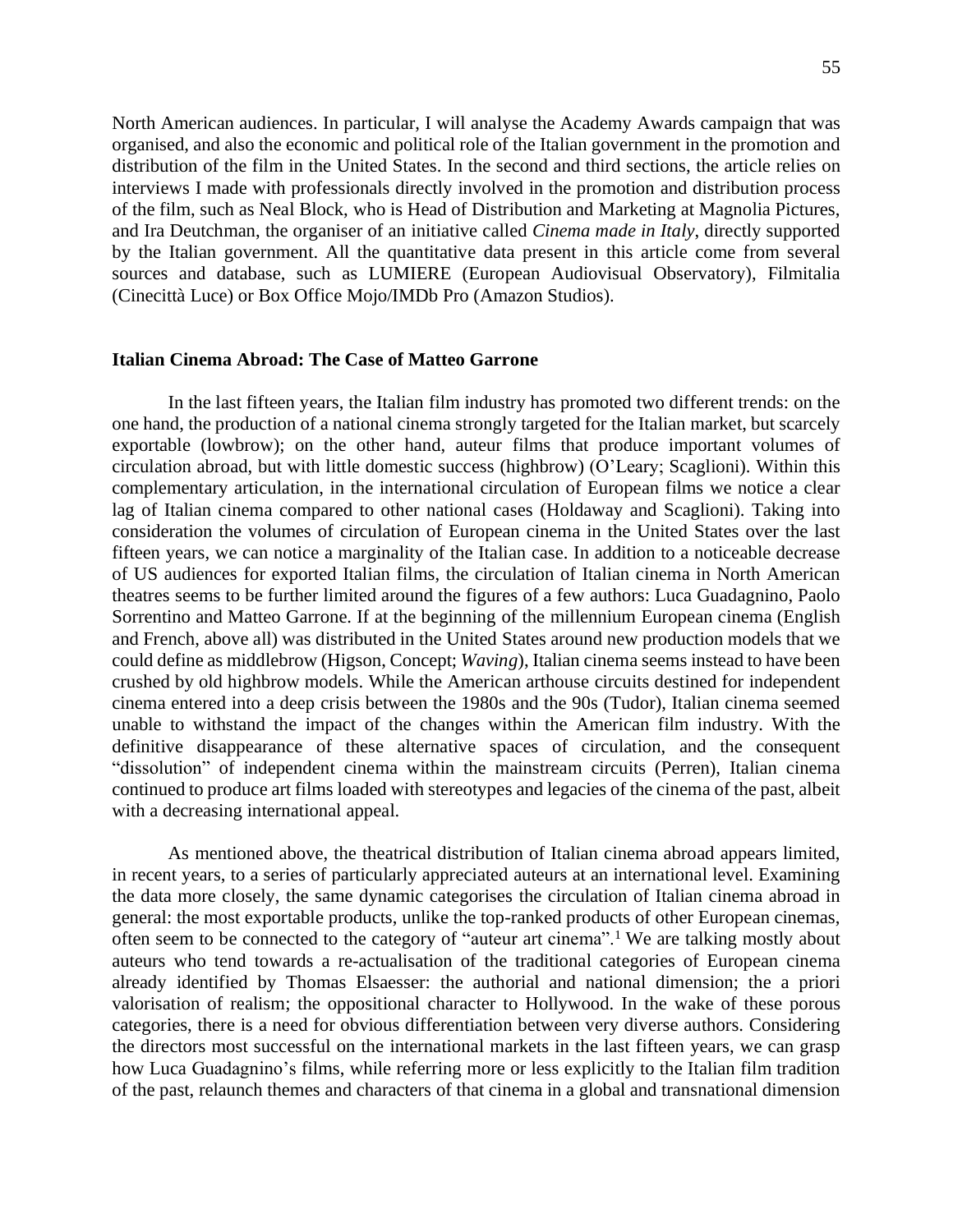(Garofalo). At the same time, the films directed by Paolo Sorrentino correspond to the trend of non-blockbuster international cinema that is nevertheless distributed in mainstream circuits, while maintaining a series of distinctive traits which clearly invoke the great tradition of modern Italian cinema (Fadda and Garofalo). The films of both authors represent a process of cultural legitimation for the US spectators, that still draws from a precise idea of European national cinema—although on some occasions Guadagnino and Sorrentino shot in English with international actors.

Within this context, it could be interesting to analyse the case of the US distribution of the films directed by the third author in the ranking of international admissions after Guadagnino and Sorrentino, that is Matteo Garrone. By looking at the top twenty five most successful Italian films in the United States in the last fifteen years, Garrone is represented with four films: *Gomorrah* (*Gomorra*, 2008, \$1,579,146), *Dogman* (2018, \$148,225), *Tale of Tales* (*Il racconto dei racconti*, 2015, \$118,925) and *Reality* (2012, \$95,373).<sup>2</sup> Two of these films, *Gomorrah* and *Tale of Tales*, were distributed by IFC Films, a company owned by AMC which is specialised in the distribution of independent films, foreign films and documentaries in the United States; *Reality* was instead distributed in North American theatres by Oscilloscope Films, a small distribution company focused mostly on independent European cinema; finally, *Dogman* was distributed by Magnolia Pictures, a company that releases in the United States independent, foreign and genre titles. To sum up, all four Garrone's films were distributed in the United States by similar independent companies specialised in foreign arthouse films, but none of them was able to reach a proper mainstream circuit—even if we can consider *Gomorrah* as a clear exception in these trends.

The name of Garrone became popular in the United States soon after the international release of *Gomorrah*, which also represents (as of 2021) the fourth highest Italian revenue in the world of the last fifteen years, after *Call Me by Your Name* (*Chiamami col tuo nome*, 2017) by Luca Guadagnino, *The Great Beauty* (*La grande bellezza,* 2013) and *Youth* (2015) by Paolo Sorrentino. *Gomorrah* was released in the United States on 13 February 2009, at New York's Lincoln Plaza Cinemas and IFC Center and at Los Angeles' Laemmle Royal theatre. The theatrical release was followed by a rollout in all major markets across the country: in April 2009 its distribution peaked with fifty theatres and, by week twenty-five, it had grossed \$1.579.146 with 209.165 admissions (US and Canada).<sup>3</sup> As already observed by Paola Brembilla, who has worked on both the distribution and the reception of the film abroad, "*Gomorrah*'s theatrical distribution increased over its release period, arguably thanks to the constant promotion through awards and more festivals": the film gained a nomination for the Independent Spirit Awards and one at the Golden Globe for Best Foreign Film (Brembilla, "Critical Reception"; "International Circulation"). By virtue of its large theatrical circulation, we can argue that the subsequent films directed by Garrone have benefited from this success. Even though they are very different films in terms of topics covered, imagery of reference and cinematic staging and aesthetic, we can trace a red thread connecting *Gomorrah* with the last film in Garrone's corpus, *Dogman*, not only in terms of intertextual cross-references between the two films, or of their belonging to the same genre, but also in relation to the theatrical distribution strategies and the promotion of the two films in the United States. In the following sections, I will focus precisely on these two aspects.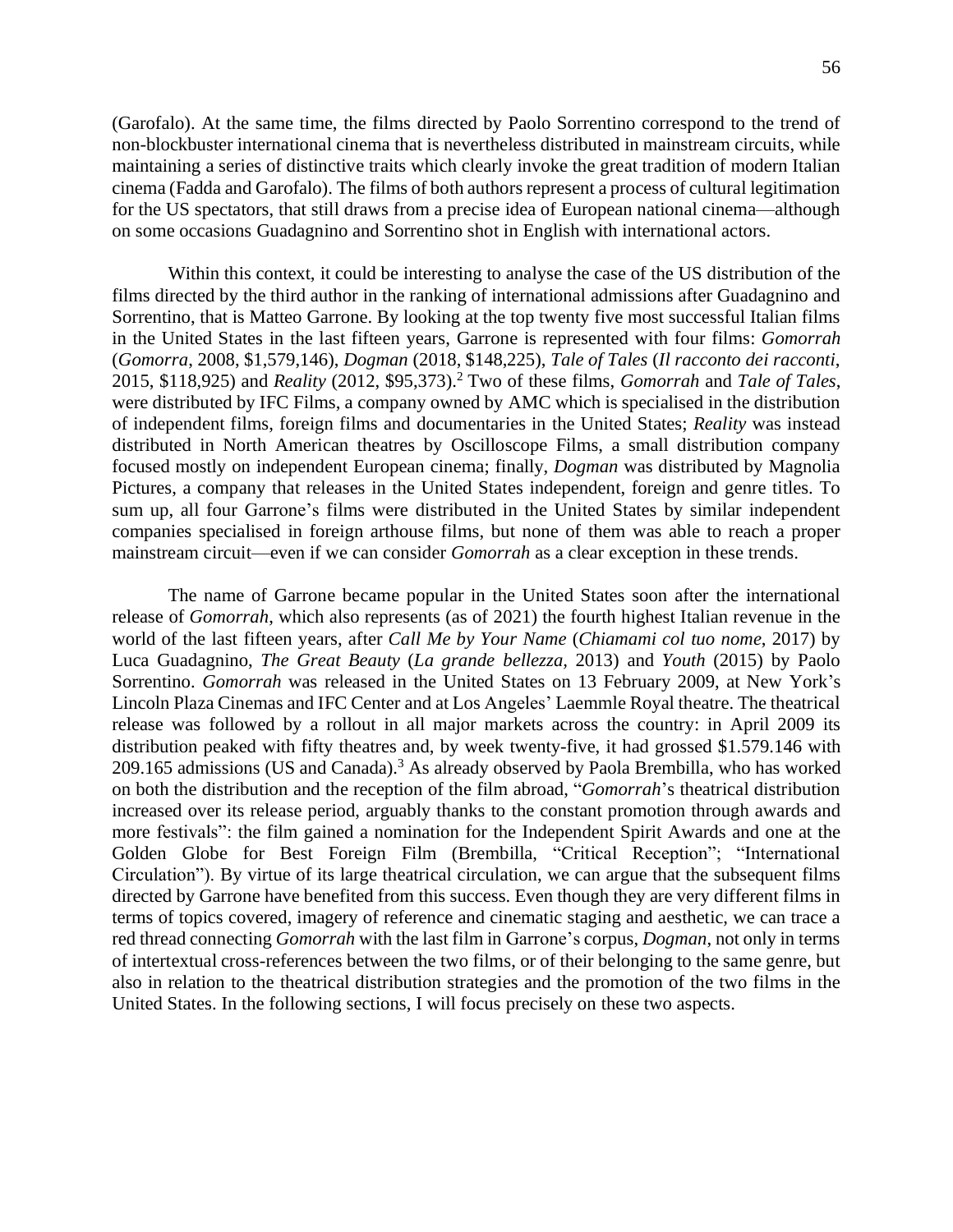#### **The Distribution of** *Dogman* **in the United States**

*Dogman* is an international co-production between France and Italy. The film was produced in 2008 by Archimede Film, an Italian company founded in 1997 by Matteo Garrone, and Le Pacte, a French production society created in 2007 by Jean Labadie that specialises in international co-production and in theatrical distribution of foreign films in France.<sup>4</sup> The film was also co-produced by Rai Cinema (the film production company of the Italian public service broadcasting), with the support of several institutions such as Ministero dei Beni e delle Attività Culturali e del Turismo (MiBACT), Eurimages (European Council) and the Aide aux Cinémas du Monde (Centre national du cinéma et de l'image animée) funds, and the Regions of Lazio and Campania (the two locations where the film was shot). As we can see, the production and the distribution of the film is directly supported by public funds, with the involvement of both Italian and French Governments. Moreover, we can note the participation of Canal+ (a French pay-TV network owned by Vivendi) and Ciné+ (the former CinéCinéma, a set of thematic television channels broadcasting movies) that, thanks to the collaboration with Rai Cinema, draw out the current importance of television networks in supporting the production of European national cinemas (Barra and Scaglioni). Consequently, the State and the broadcasters (public or private) investments in auteur cinema serve as a cultural legitimation within very precise and historically affirmed cultural policies. Despite the large involvement of French companies and institutions, *Dogman* remains a major Italian production, with a budget of just four million euros.

The international distribution of *Dogman* follows well-defined routes. After the premiere in competition at Cannes Film Festival on 16 May 2018, where it won the Best Actor Award with Marcello Fonte, the film was also screened at several other festivals across the world (Brussels, La Rochelle, Jerusalem, Melbourne, Sarajevo, Telluride, Toronto, Zurich, Busan and many others since mid-2019). After and during its festival itinerary, the film was sold in more than twenty countries worldwide, following the path of limited release strategies for similar niche markets made of culturally legitimated audiences. Outside the Italian market, where the film grossed \$2,968,706 from an approximate audience of 430,819 admissions, *Dogman* grossed over \$2,111,441 across the world. In the North-American context, after the screenings at Telluride Film Festival (31 August 2018) and Toronto International Film Festival (6 September 2018), the film was screened in a few other smaller festivals, such as the Fantastic Fest in Austin, Texas (23 September 2018), the Vancouver International Film Festival (27 September 2018), the Chicago International Film Festival (19 October 2018), the Virginia Film Festival in Charlottesville (4 November 2018), the AFI Film Festival, Los Angeles (13 November 2018), and the Gasparilla International Film Festival in Tampa Bay, Florida (23 March 2019).<sup>5</sup> After almost a year since the Cannes premiere, on 12 April 2019 the film was finally released in US theatres. *Dogman* was theatrically distributed by Magnolia Pictures, which in 2010 had already organised the theatrical release of *I Am Love* (*Io sono l'amore*) by Guadagnino, the film that obtained the largest boxoffice takings of the decade for an Italian film in the US since the release of *Call Me by Your Name* in 2017, also by Guadagnino. While testifying to the continued presence of a number of independent agents involved in the distribution of Italian cinema in the United States—e.g., Janus Film, Criterion and Magnolia—it also represents a precise idea of European auteur cinema in the North American context.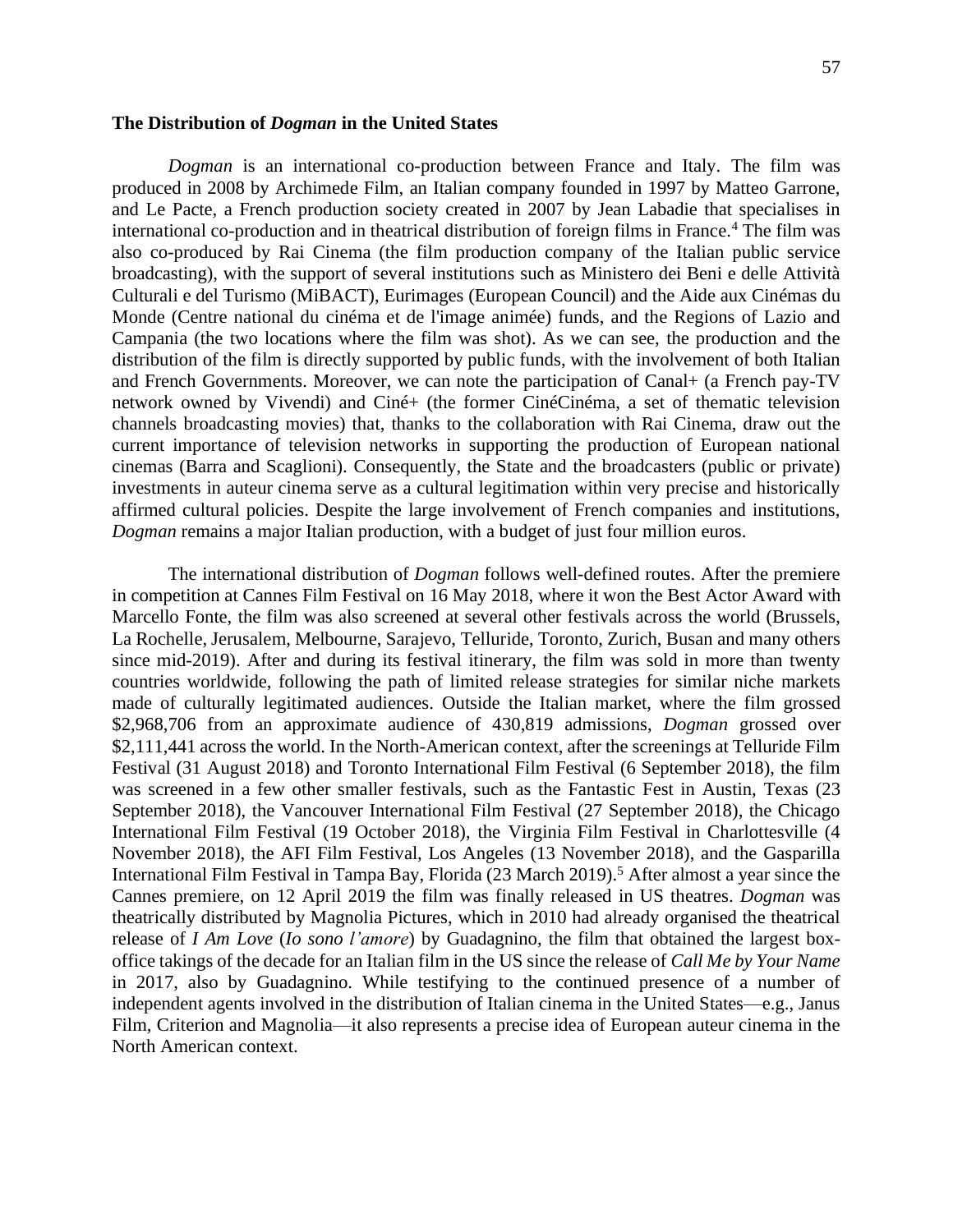Magnolia Pictures is one of the most important American film distributors specialised in both foreign and independent films. The company was founded in 2001 by Bill Banowsky and Eamonn Bowles, and is a subsidiary of Mark Cuban and Todd Wagner's 2929 Entertainment. Magnolia distributes some of its films, especially foreign and genre titles, under the Magnet Releasing arm. Among its most important European movies distributed in the last decade, they released several reasonably successful Italian films following the paths of the traditional foreign film distribution in the United States (Segrave 130–31). As for other similar cases, the theatrical life of *Dogman* began in New York, before moving to a limited number of North American cities, trying to expand and reach ever larger audience shares. During the opening weekend (12–14 April 2019), the film was released just in three cinemas, grossing \$13,013. Magnolia choose two of the best possible theatres for a foreign language film in New York, the Film Forum downtown and the Film Society at Lincoln Centre uptown, and the New Art theatre in Los Angeles<sup>6</sup>. After that, the distribution lasted fourteen weeks, reaching a maximum of twelve theatres during the fifth programming week (10–16 May 2019). At the end of the release, the film grossed \$148,225 in total across the United States.

#### **The Promotion of** *Dogman* **in the United States**

Magnolia acquired Garrone's film after the premiere at Cannes Film Festival. Taking advantage of the presence of a film market in Cannes, the distribution team approached the sales agent to make an offer and they obtained the film rights for the United States. After this operation, Magnolia created their own materials for the promotion of the film, considering the consultation rights for the Italian producers and distributor (which was 01 Distribution, a company incorporated under the division of Rai Cinema). As the film was selected to represent Italy at the 2019 Academy Awards in the category for Best Foreign Language Film (but then did not make the shortlist of the ten preselected films), Magnolia had also to assist the standard distribution material with a specific Academy campaign. Ira Deutchman, an American producer, distributor and marketer of independent films, was involved in this process. Importantly, Deutchman organises an initiative called *Cinema made in Italy*, a programme funded and sponsored by Istituto Luce Cinecittà and the Italian Trade Commission, which promotes and distributes contemporary Italian films to theatres in the United States. As noted by Neal Block, who is Head of Distribution and Marketing at Magnolia Pictures:

No other government from any other territory is doing what Italy is doing to help the theatrical releases of Italian films in the US. Normally Magnolia is a pretty risk-averse company: we do not spend a lot of money on Academy campaigns because it's just a total waste of money for the most part, we would spend the bear minimum of dollars on a film pre-shortlist, just because we don't have a lot of money to spend on campaigns for any release. We prefer to save the money that we do have and use it for the theatrical off, rather than a big Academy campaign. That said, because Ira Deutchman was involved, we were able to do more ads, have more screenings and do a few events that we wouldn't have done otherwise. (Qtd. in Garofalo, "Making")

Usually, Magnolia releases foreign language films in the US during the spring. If a movie has a good chance to get nominated, they prefer to start its release at the end of the year, to be able to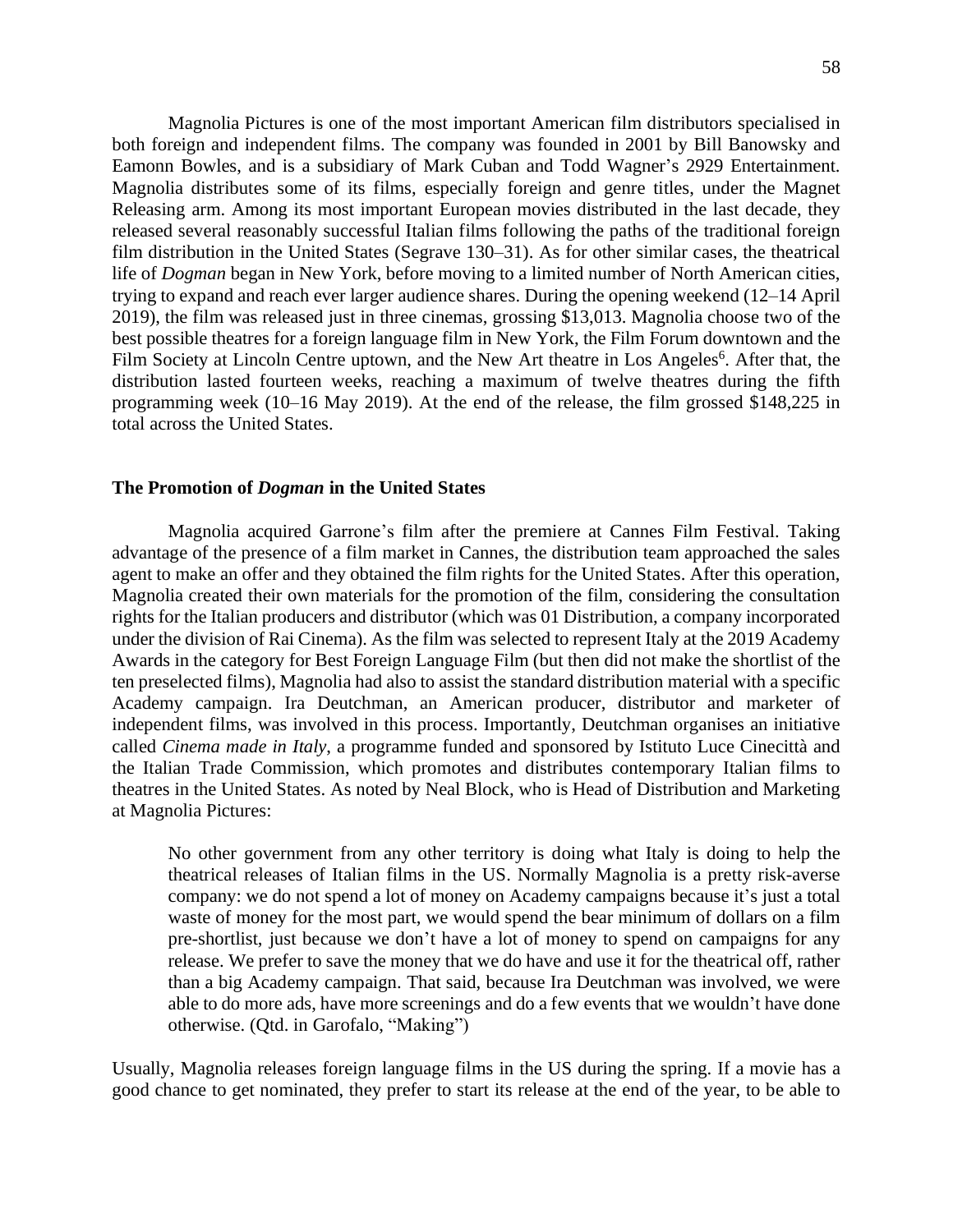count on a much more "aware" audience for it. This time, they decided to release *Dogman* in the spring, leaving just five months prior to the Academy campaign. This is because Magnolia knew that the business for the film was going to be limited. On this topic, Block observed that,

*Dogman* is violent, a little unpleasant, grimy and it doesn't present the kind of Italy that an American audience expects or wants to see. It's a difficult film, but we knew that we would be able to make it profitable: it was an affordable film for us, and we knew that we have enough know-how for small, foreign language films to make it work. […] Older audiences, unfortunately, are the only audiences in the US that go to see foreign language films. (Qtd. in Garofalo, "Making")



**Figure 1 [left]:** *Dogman***. Magnolia Pictures, 2018. The international poster. Figure 2 [right]: The North American poster made by Magnolia Pictures with the support of Ira Deutchman.**

Here, we can see how the genre of the film plays a crucial role in the distribution and promotion strategies. Whether *Dogman* is identified by IMDb with the three catchy keywords "Crime", "Drama", and "Thriller", as stated by Block it is very hard for a foreign language film to reach a younger audience in the US. At the same time, the film brings forward a certain image of Italy that is distant from the traditional imagery of Italianness that was portrayed by the Italian cinema of the past. Even for this reason, thanks to the support of Ira Dutchman's programme, Magnolia decided to increase their advertising budget in a significant way: investing more on targeted Facebook or Instagram social campaigns, creating some podcast advertising, organising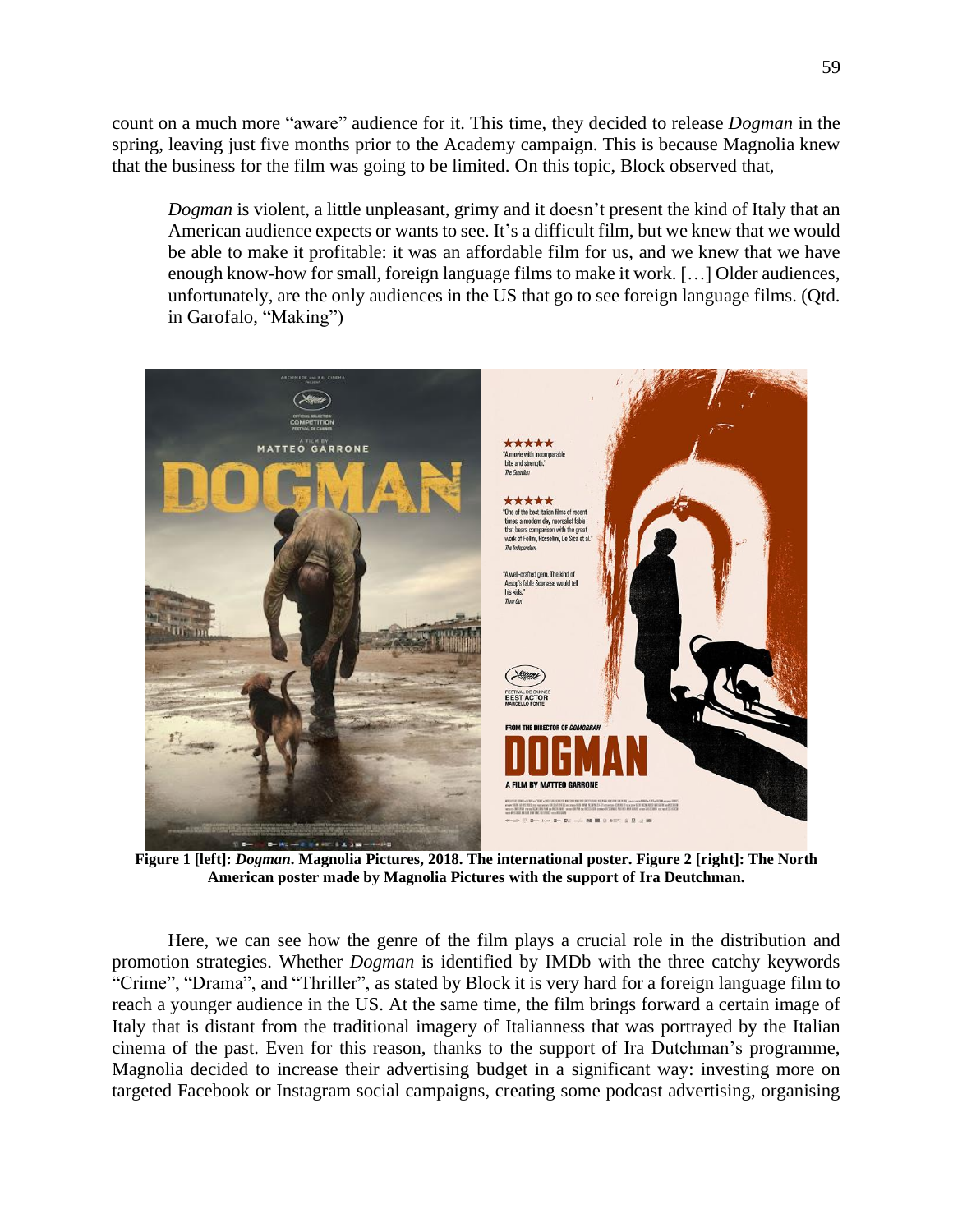outdoor advertising in Manhattan too. At the same time, they wanted to recut the original trailer and drastically change the poster of the film. As stated again by Block,

For *Dogman*, the trailer was good, but it was too dark for our audience, so we needed to totally recut it. The result is similar, because it's the same film, but we softened it a little bit: we made it more about the story of redemption of the main character, rather than just a crime thing. Do you remember the poster where he's walking and carrying a big body over him? We couldn't use that, it was too much. We ended up using a poster that worked like a throwback to traditional old-school arthouse releases: typically those kind of movie posters are a little too narrow focused for the wider audience, but for *Dogman* we want to hit the old school "foreign cinema fans", for whom that kind of design may appeal. Sometimes you also have to think about the theaters in the US where your posters will be hung. (Qtd. in Garofalo, "Making")

It is interesting to note how both the recut of the trailer and all the adjustments to the poster have been geared toward a switch in terms of a possible double perception of the film: on the one hand, they wanted to change the idea of an Italian film relating to a specific national canon, and so they tried to present *Dogman* as a European film as much as possible; on the other hand, they wanted to refer more to the tradition of European arthouse foreign films than to the crime drama genre, and they worked in this direction by creating a new vintage design for the promotion. Even if North American audiences are usually fond of organised-crime movies, indeed, *Dogman* was not really considered a mobster movie, especially on account of the absence of all the main stereotypes of the genre, or the mafia itself. Nevertheless, the connection with *Gomorrah* was crucial in the decision of acquiring the distribution rights of *Dogman*. As Block noted, "we wouldn't have bought *Dogman* if it wasn't directed by Matteo Garrone, because he is a known quantity and it's an easier sell for us" (qtd. in Garofalo, "Making"). Therefore, on the poster made for the US market we see the reference to Garrone with the caption "From the director of *Gomorrah*", which is not present in the first version of the poster. Regarding the trailer, we see the same caption at the beginning of it. Here, we can also see how the character of Marcello (Marcello Fonte) is mostly presented in the relation with his daughter, then with his dogs, and finally with Simone (Edoardo Pesce).



**Figure 3: A screenshot from the US trailer of** *Dogman***. Magnolia Pictures, 2018.**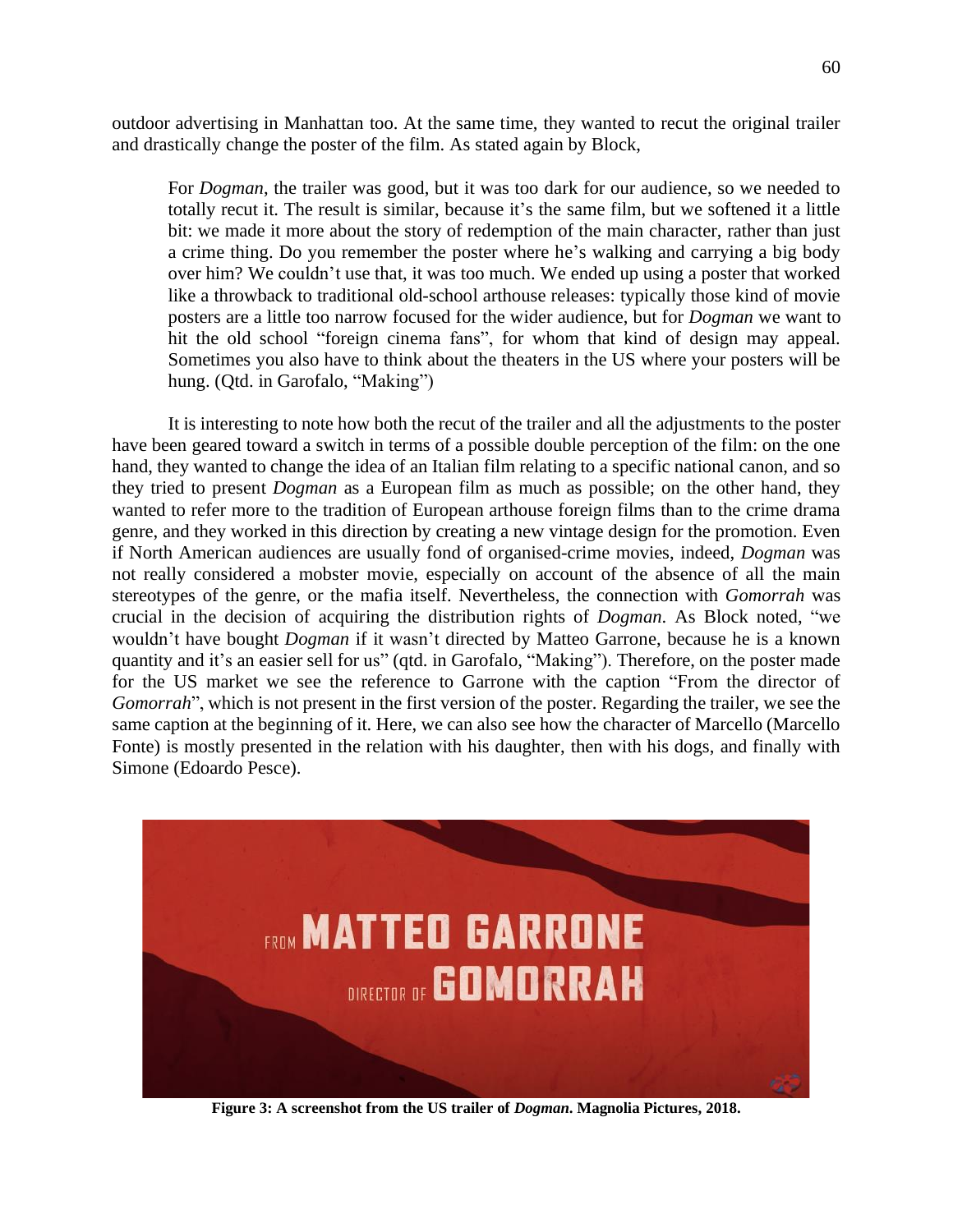The support of the *Cinema made in Italy* fund played a decisive role in strengthening all these promotion strategies for the film. Ira Deutchman's work on Italian cinema started via the friendship and collaboration with Roberto Cicutto from Cinecittà Luce. His job is to look at the Italian films that could possibly be released in the United States starting from international film festivals; then, to manage the fund so that these films are able to get a distribution in the US. One of the conditions of Deutchman's involvement is that the distributor has already committed funding in the promotion of the film: therefore, his work acts in an incremental way, not in a substitutional one. In the case of *Dogman*, after obtaining the confirmation of the involvement of Magnolia in an "aggressive" promotion campaign, he invested part of the funds to buy additional advertising and support, and to make sure that the film got out as broadly as possible (Deutchman qtd. in Garofalo, "Cinema"). At the same time, he managed the Oscar campaign of the film using both the Cinecittà Luce fund and his own resources, organising several additional releases of the film between New York and Los Angeles after the standard distribution. Some other funds were used to reach a younger audience that are not used to watching foreign films or arthouse cinema. As Deutchman himself stated:

What I'm talking about doing with *Dogman* is spending all my money on electronic media, I'm not doing any newspaper advertising. I just want to try new things, to see if we can find little pockets of audience that we wouldn't have reached otherwise. I'm convinced that we can find a younger audience for these things, younger audiences are more open to subtitles. I was talking with my dad last night, I can't remember which film we were talking about, but the minute he heard it was subtitled he just said "no, I can't watch it with subtitles". Ok, whatever. (Qtd. in Garofalo, "Cinema")

The need to identify a younger audience that might be interested in a film like *Dogman* results from the desire to open to markets other than those in which Italian auteur cinema traditionally circulates. However, at the time of writing the film was available in streaming for North American audiences just on Hulu, which explains the hesitation of European art cinema promoters to open to the over-the-top global markets and to overcome the dependence on the movie theatre's centrality.

#### **Conclusions**

The analysis of the distribution strategies of the film shows how the case of *Dogman* follows the trends of theatrical circulation of Italian auteur cinema in the United States. In the same way, the study of the promotion shows all the difficulties of a European film that, even though aiming at a different and renewed target audience, ends up circulating within the niche market of the traditional independent circuits. The film directed by Garrone obtained a decent box-office revenue in the United States if compared to other Italian films, but this pales in front of the consistent results of other national cinemas, which seem to be much better equipped to have their say in markets considered as intermediate between the commercial and the niche ones. Just to make a few examples, we can recall the case of France or of some Asian cinemas, such as the Japanese or Korean ones, which in recent years have experimented, in the wake of the British model, with a typology of exportable film that is more appropriately "middlebrow". *Dogman*'s imagery of reference is still that of European auteur cinema, with a discrete component of realism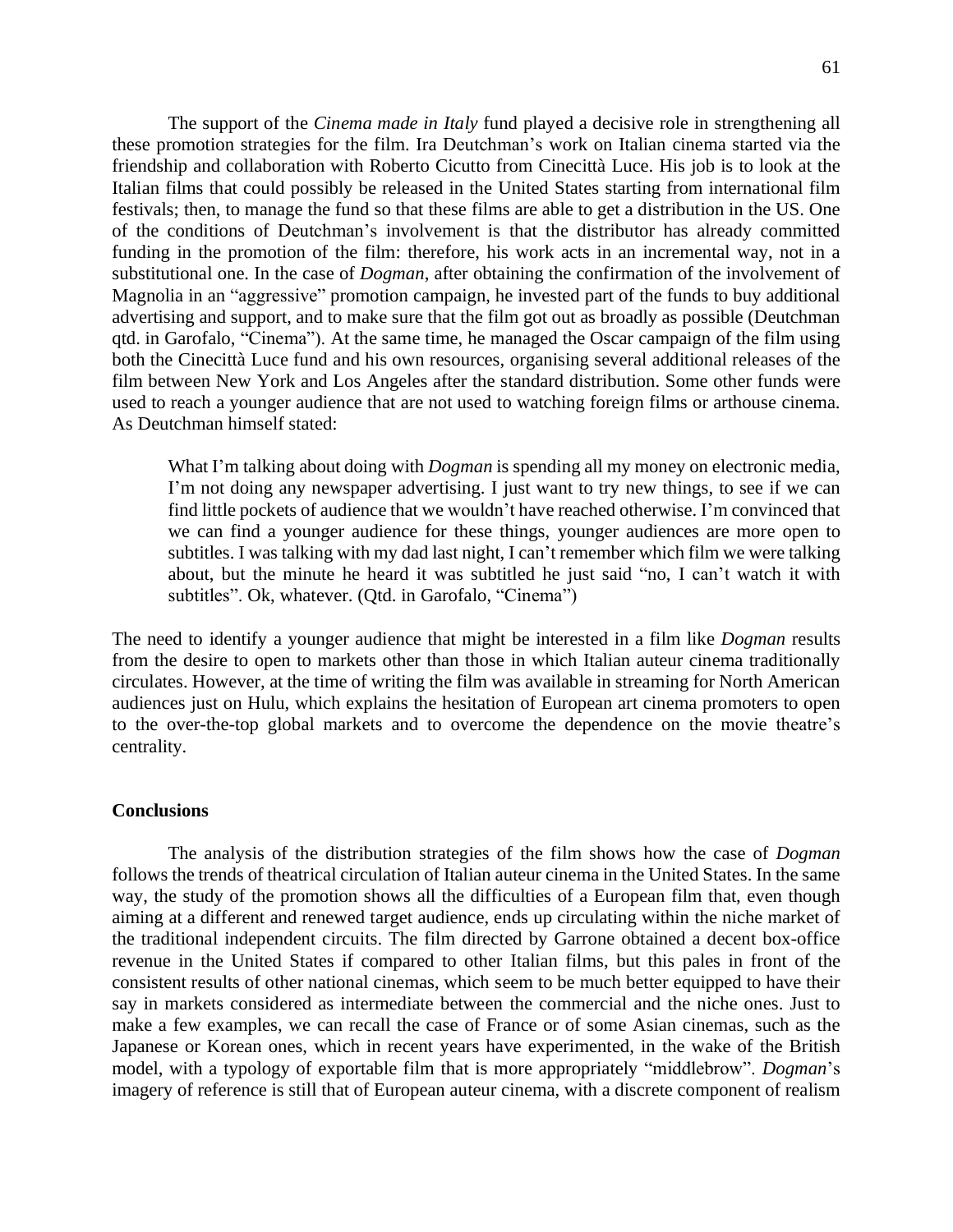in the mise en scène—even if somewhat complicated by oneiric and visionary elements, which partially distance Garrone from the Italian neorealist tradition (Zagarrio)—and a clearly oppositional character, both in aesthetic and productive terms, towards the commercial markets. Of considerable interest is how the perception of the nationality of the film by stakeholders and professionals does not represent a particular discriminating factor that defines its distribution or promotional life. However, the US distribution immediately tries to sell *Dogman* as a film that is more European than Italian, both for the impersonal character of the location in which it is shot, and for its partial distancing from a certain type of canon of Italian cinema of the past. It is a canon strongly influenced, at least in the United States, by the success that accompanied the reception of Neorealism in the postwar period, which still represents a critical category of certain fortune and which influenced the large international circulation of Italian auteur cinema of the 1960s. The desire to distance contemporary Italian cinema from these tendencies also appears to be the result of a desire to identify a younger, more globalised target audience, which has practically never had the opportunity to experience that type of films in theatres or elsewhere, and whose reception of European cinema may appear less "filtered" by historical or national canons or tendencies, being now accustomed, thanks to dozens of digital platforms, to the practice of seeing foreign films or series with subtitles. The distance from the canon of Italian cinema, and the critical perception of *Dogman* as a European film, rather than a proper national one, come also from another factor, which seem to be more linked to the film text rather than the context of reception, distribution and promotion. The fact is that *Dogman*, as opposed to *Gomorrah*, is not a mafia movie: it does not depict classical mobsters or gangsters, and there is no trace of organised crime. The story is more intimate, the crime is almost incidental and related to dramatic feelings rather than the stereotypes of the genre. For all these cultural and industrial reasons, we could therefore define Garrone's film more as a European crime drama than a proper and specific Italian film.

### **Notes**

<sup>1</sup> On the occasion of a research project on the *International Circulation of Italian Cinema* (PRIN 2015), we collected several data on this topic and published some infographic based on it ("Data").

<sup>2</sup> All the data on audiences, admissions and gross presented here come from: LUMIERE–European Audiovisual Observatory and Box Office Mojo–Amazon Studios; the general data on production and distribution come from: Filmitalia–Cinecittà Luce and IMDb Pro–Amazon Studios.

<sup>3</sup> Here, I matched data coming from LUMIERE (European Audiovisual Observatory) and Box Office Mojo (Amazon Studios).

<sup>4</sup> See, for example, the case of the distribution of Nanni Moretti's films in France (Coladonato and Garofalo).

<sup>5</sup> Here, I matched data coming from Filmitalia (Cinecittà Luce) and IMDb Pro (Amazon Studios).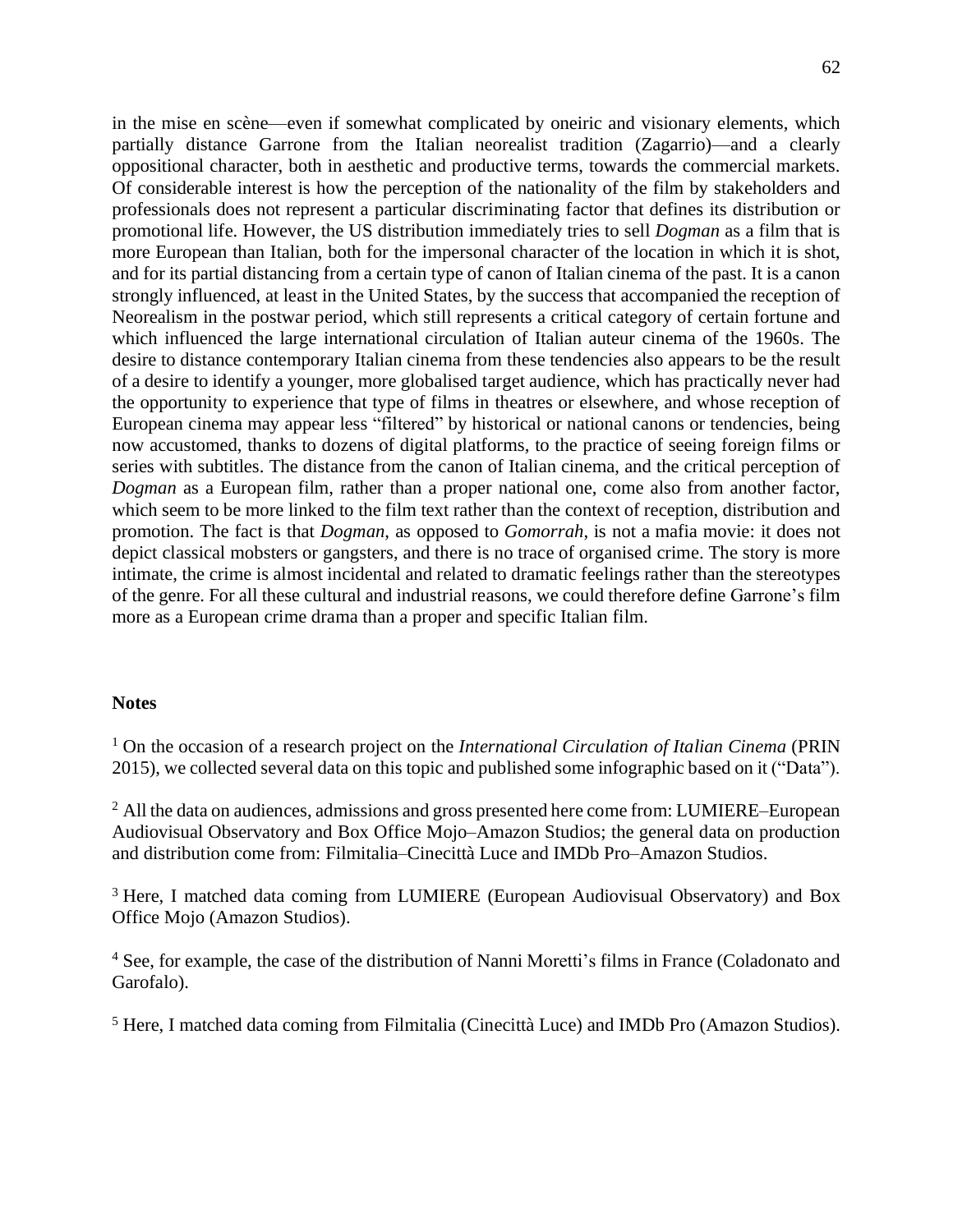<sup>6</sup> All the following information about the distribution of *Dogman* in the United States come from two conversation I had in March 2019 as part of a research project on the *International Circulation of Italian Cinema*. The first one is with Neal Block from Magnolia Pictures, whom I met on 19 March 2019 at his office on 49 West 27th Street, New York City; the second is with Ira Deutchman, whom I met on 18 March 2019 at French Roast Cafe on 85th and Broadway, New York City (Garofalo, "Cinema"; "Making"). On both the occasions, I was with my colleagues Marco Cucco, Emiliano Morreale and Massimo Scaglioni, together with whom I conducted the conversations.

#### **References**

- Barra, Luca, and Massimo Scaglioni. "Il ruolo della televisione nel sostegno al cinema italiano." *Il cinema di Stato. Finanziamento pubblico ed economia simbolica nel cinema italiano contemporaneo*, edited by Marco Cucco and Giacomo Manzoli, Il Mulino, 2017, pp. 85– 125.
- Brembilla, Paola. "The Critical Reception of *Gomorra* Abroad." *International Circulation of Italian Cinema*, 14 March 2019, [www.italiancinema.it/the-critical-reception-of-gomorra](https://www.italiancinema.it/the-critical-reception-of-gomorra-abroad/)[abroad.](https://www.italiancinema.it/the-critical-reception-of-gomorra-abroad/)
- ---. "The International Circulation of *Gomorra*." *International Circulation of Italian Cinema*, 20 Feb. 2019, [www.italiancinema.it/the-international-circulation-of-gomorra.](https://www.italiancinema.it/the-international-circulation-of-gomorra/)
- Elsaesser, Thomas. *European Cinema: Face to Face with Hollywood*. Amsterdam UP, 2005.
- *Call Me by Your Name* [*Chiamami col tuo nome*]. Directed by Luca Guadagnino, Frenesy Film Company, 2017.
- Coladonato, Valerio, and Damiano Garofalo. "Nanni Moretti in France: Industrial and Cultural Models of an Italian Auteur's Success Abroad." *Incontri. Rivista europea di studi italiani*, vol. 33, no. 2, 2018, pp. 102–17.
- "Data." International Circulation of Italian Cinema, 2018–2020, [www.italiancinema.it/category/data.](https://www.italiancinema.it/category/data/) Accessed 15 Jan. 2022.
- *Dogman*. Directed by Matteo Garrone, Archimede Film/Rai Cinema, 2018
- Fadda, Michele, and Damiano Garofalo. "The Distribution of Contemporary Italian Cinema in the United States: The Films of Luca Guadagnino and Paolo Sorrentino." *Comunicazioni sociali*, vol.40, no. 3, 2018, pp. 369–83.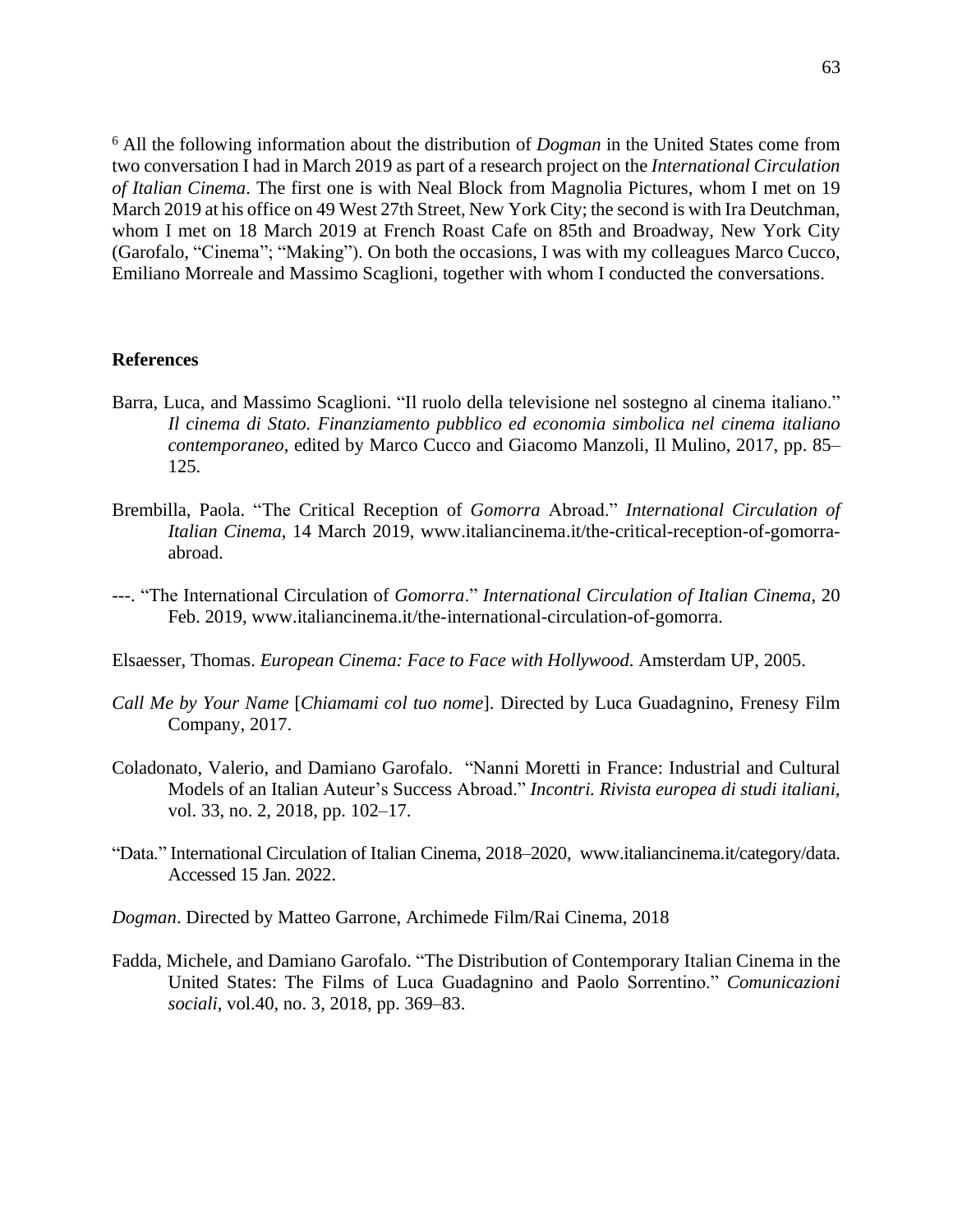- Garofalo, Damiano. "Cinema Made in Italy. An Interview With Ira Deutchman." *International Circulation of Italian Cinema*, 8 Aug. 2019, [www.italiancinema.it/cinema-made-in-italy](https://www.italiancinema.it/cinema-made-in-italy-an-interview-with-ira-deutchman/)[an-interview-with-ira-deutchman.](https://www.italiancinema.it/cinema-made-in-italy-an-interview-with-ira-deutchman/)
- ---. "Making Italy Marketable. An Interview with Neal Block (Magnolia Pictures)." *International Circulation of Italian Cinema*, 12 Aug. 2019, [www.italiancinema.it/making-italy](https://www.italiancinema.it/making-italy-acceptable-an-interview-with-neal-block-magnolia-pictures/)[acceptable-an-interview-with-neal-block-magnolia-pictures.](https://www.italiancinema.it/making-italy-acceptable-an-interview-with-neal-block-magnolia-pictures/)
- ---. "Global Guadagnino: International Circulation and Critical Reception of Luca Guadagnino's Films." *Cinergie*, vol. 9, no. 18, 2020, pp. 37–47.
- *Gomorrah* [*Gomorra*]. Directed by Matteo Garrone, Fandango/Rai Cinema, 2008.
- *The Great Beauty* [*La grande bellezza*]*.* Directed by Paolo Sorrentino, Indigo Film, 2013.
- Higson, Andrew. "The Concept of National Cinema." *Screen*, vol. 3, n.4, 1989, pp. 36–47. [https://doi.org/10.1093/screen/30.4.36.](https://doi.org/10.1093/screen/30.4.36)
- ---. *Waving the Flag. Constructing A National Cinema in Britain*. Clarendon Press, 1995.
- Holdaway, Dom, and Massimo Scaglioni. "From Distribution to Circulation Studies: Mapping Italian Films Abroad." *Comunicazioni sociali*, vol. 40, no. 3, pp. 341–55. [https://doi.org/10.26350/001200\\_000024.](https://doi.org/10.26350/001200_000024)
- *I Am Love* [*Io sono l'amore*]. Directed by Luca Guadagnino, First Sun, 2009.
- International Circulation of Italian Cinema. Project website, [https://www.italiancinema.it/.](https://www.italiancinema.it/) Accessed 15 Jan. 2022
- O'Leary, Alan. "What is Italian Cinema?" *California Italian Studies,* vol. 7, n.1, 2017. [https://doi.org/10.5070/C371029753.](https://doi.org/10.5070/C371029753)
- Perren, Alisa. *Indie, Inc. Miramax and the Transformation of Hollywood in the 1990's*. U of Texas P, 2012.
- *Reality*. Directed by Matteo Garrone, Archimede Film/Fandango, 2012.
- Scaglioni, Massimo, ed. *Cinema Made in Italy. La circolazione internazionale dell'audiovisivo italiano*. Carocci, 2020.
- Segrave, Kerry. *Foreign Films in America: A History*. McFarland, 2004.

*Tale of Tales* [*Il racconto dei racconti*]. Directed by Matteo Garrone, Archimede Film, 2015.